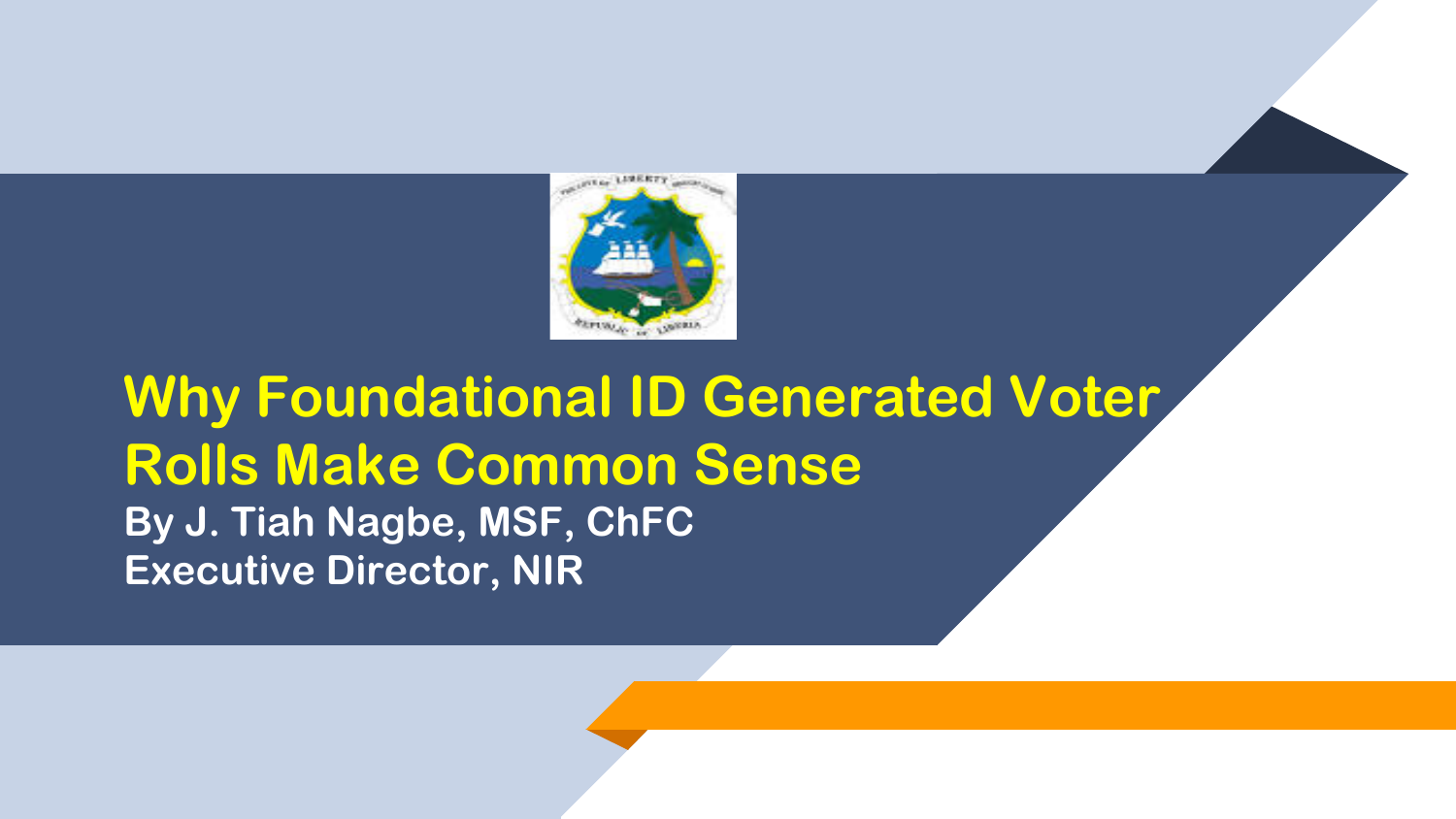

# **Presentation Focus**

- **Synopsis**
- 2. Value of Collaboration Among ID Entities
- 3. Obstacles/Remedies to Collaboration between Electoral and NID Authorities
- 4. Why Foundational ID Generate Better Voter Rolls
- 5. Conclusions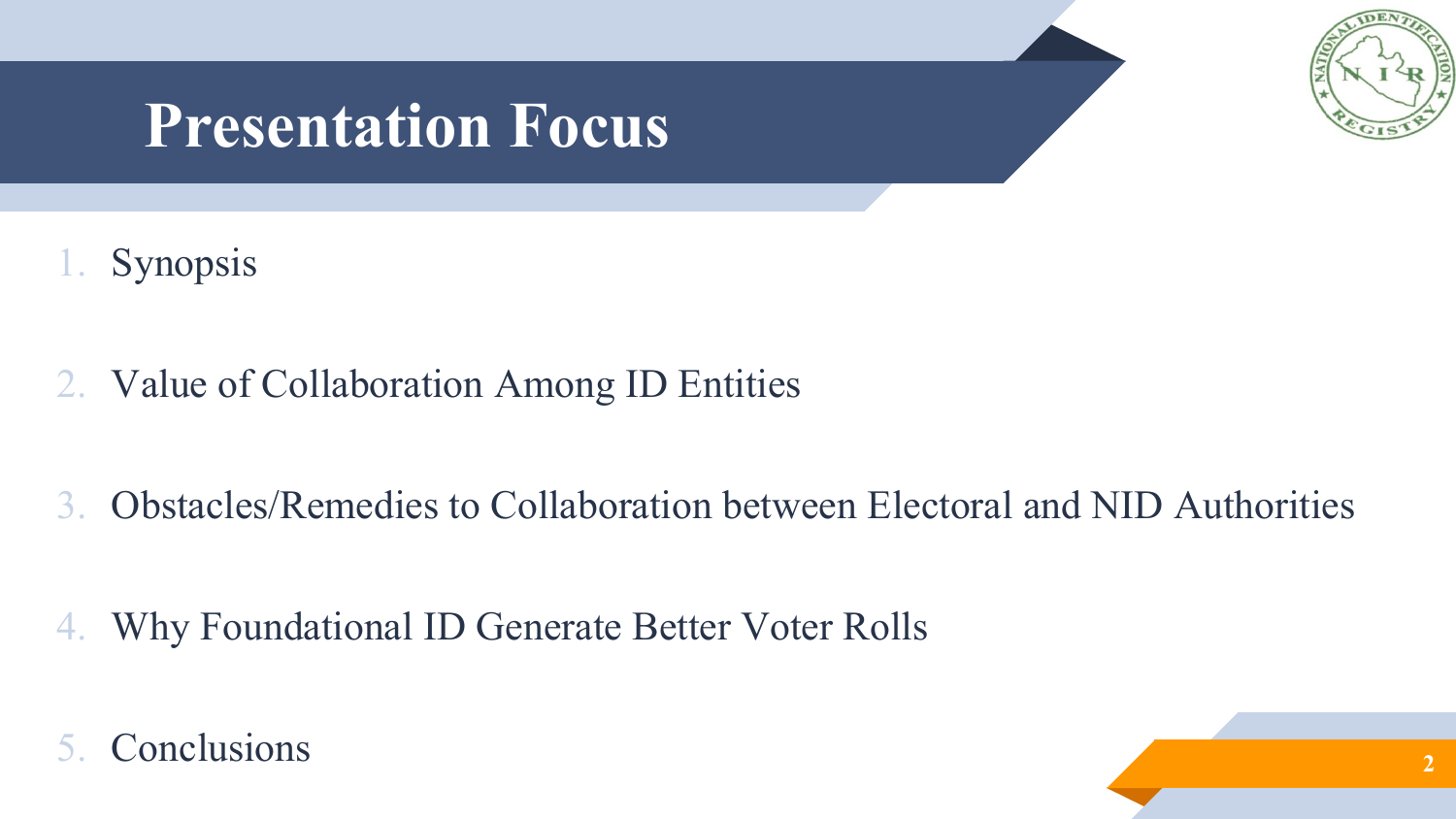

#### **Synopsis of the Presentation**

▰ **I seek to:**

1) **help unlock the huge benefits that can accrue from cooperation (and not competition) between African electoral and foundational ID authorities,**

**2) show why I believe that foundational ID systems generate far better voter rolls than**

**voter-specific (functional) ID systems , and**

**3 3) point out that African counties appear to be migrating to foundational IDgenerated voter rolls, and those that have not done so should get onboard sooner,**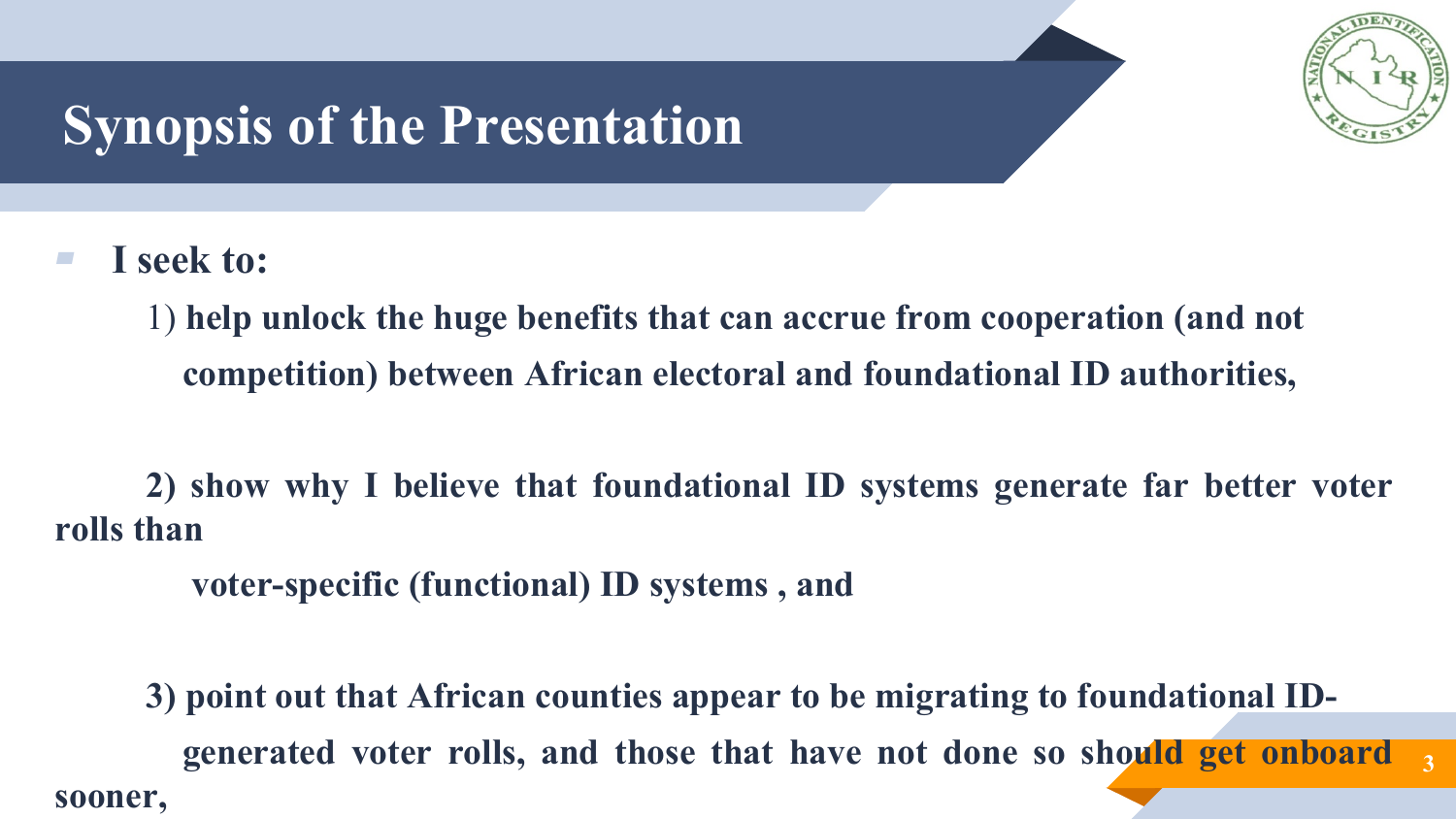

**4**

# **Why I Could be Helpful Here**

#### **I developed interest in this collaboration between electoral and national ID authorities because of my unique background:**

- 1. Former commissioner of elections in Liberia (1997)
- 2. Head of Liberia's national ID agency since 2015
- 3. Experience in finance, which makes me to see this collaboration as a strategy for mobilizing significant financial resources in building national ID ecosystems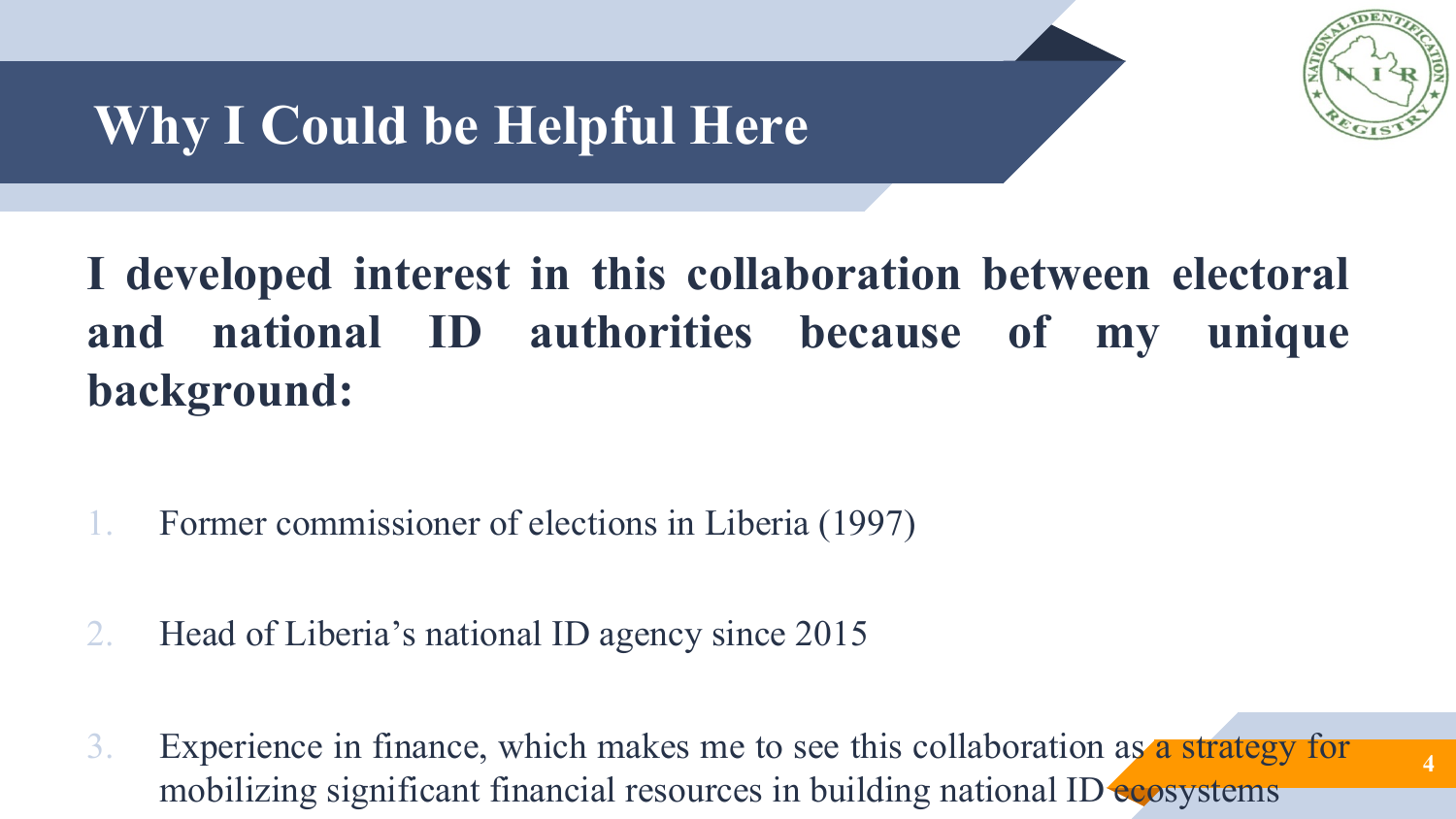

# **Value of Collaboration Among ID Authorities**

- We may agree that a key requirement for robust ID ecosystems is the coverage ratio, i.e. the percentage of the total population that is identified
- ▰ One challenge that impedes some African countries' desire to achieving high coverage ratios is funding of the enrollment of citizens/residents
- ▰ I think that as a group, we at ID4Africa, have explored harmonization of a country's ID systems to aid higher coverage; but this is challenged by interoperability and poor data collection issues among agencies.
- The other area that we may want to also look at is cooperation, which enables pooling of resources and can generate financial leverage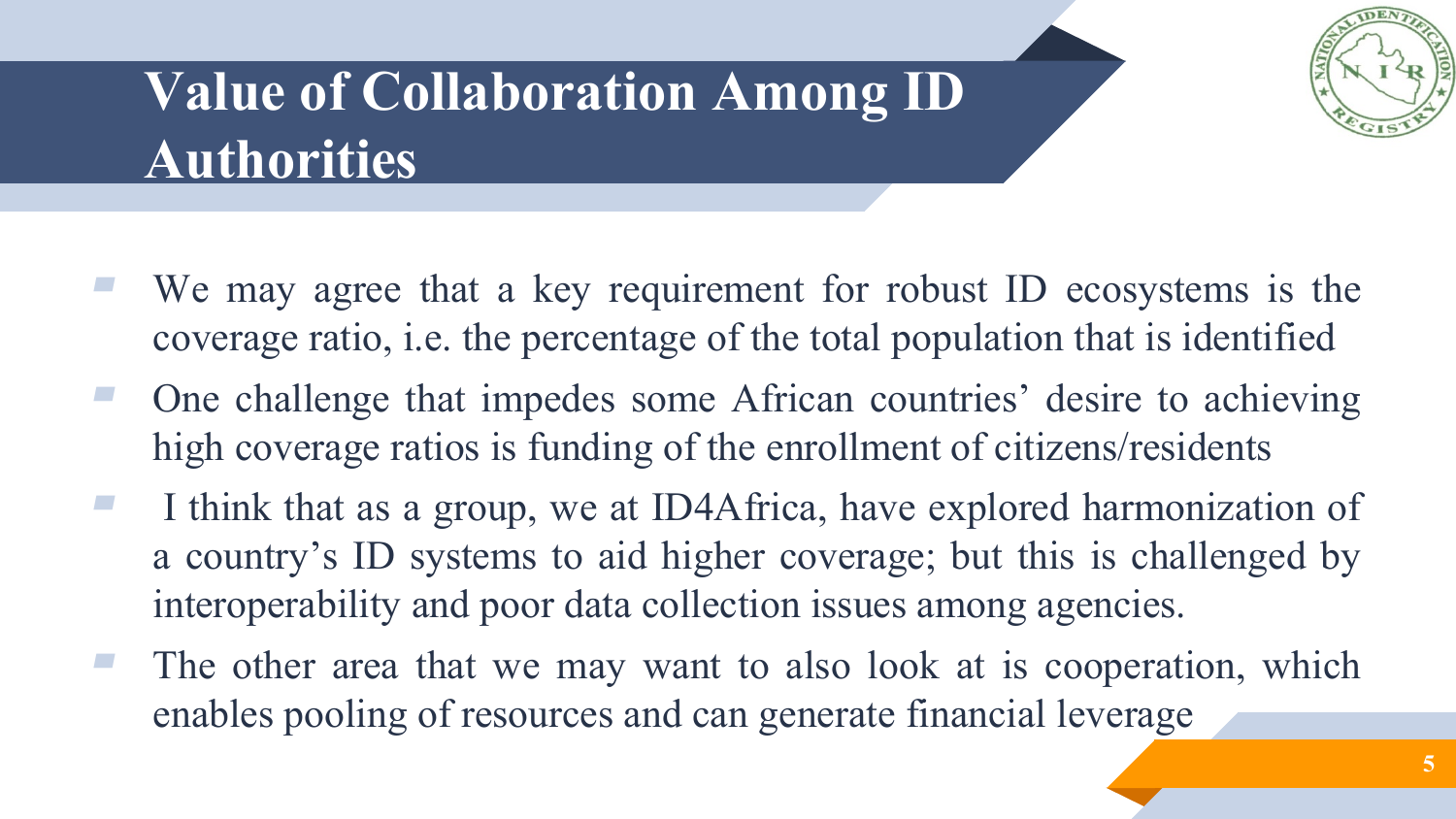

# **Value of Collaboration Among ID Authorities (2)**

Collaboration between national ID and electoral authorities may be a significant partnership for achieving higher coverage ratios because:

- **1. Voters represent about 50% of a country's total population**
- **2. Election has constitutional and political implications and occur periodically, giving it huge clout in mobilizing resources**
- **3. Therefore, when voter registration is linked to national identification, the national ID ecosystem gets a huge boost**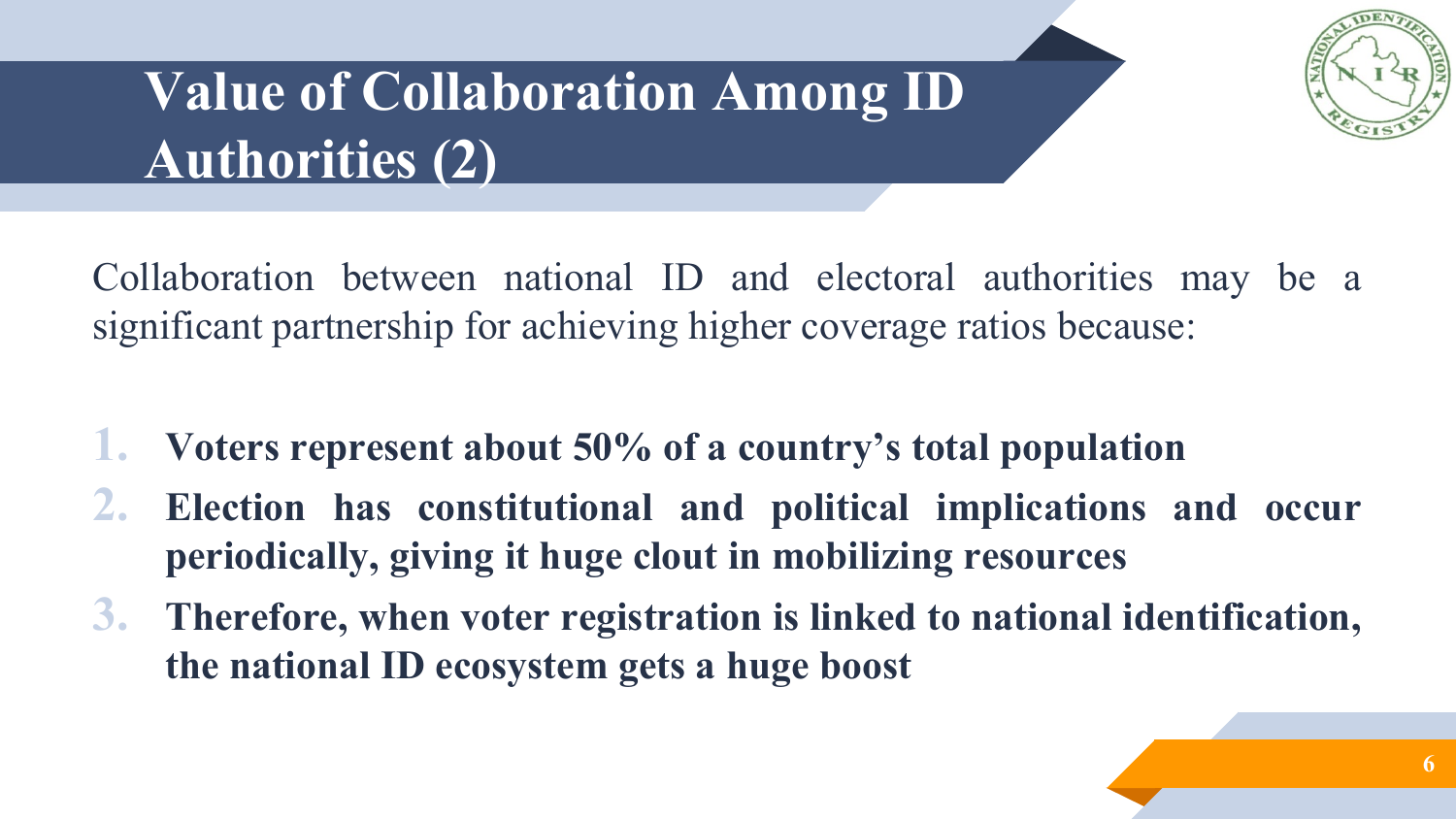# **Obstacles and Remedies to Collaboration 1. Turf or territorial wars among entities**: - joint



**7**

implementation could ease these tensions, but it may be difficult to manage as well; consider giving electoral authority an influential role in the process

**2. Legal and regulatory issues**: better to identify them sooner;

however, they may not be too challenging, if a constitutional

change is not required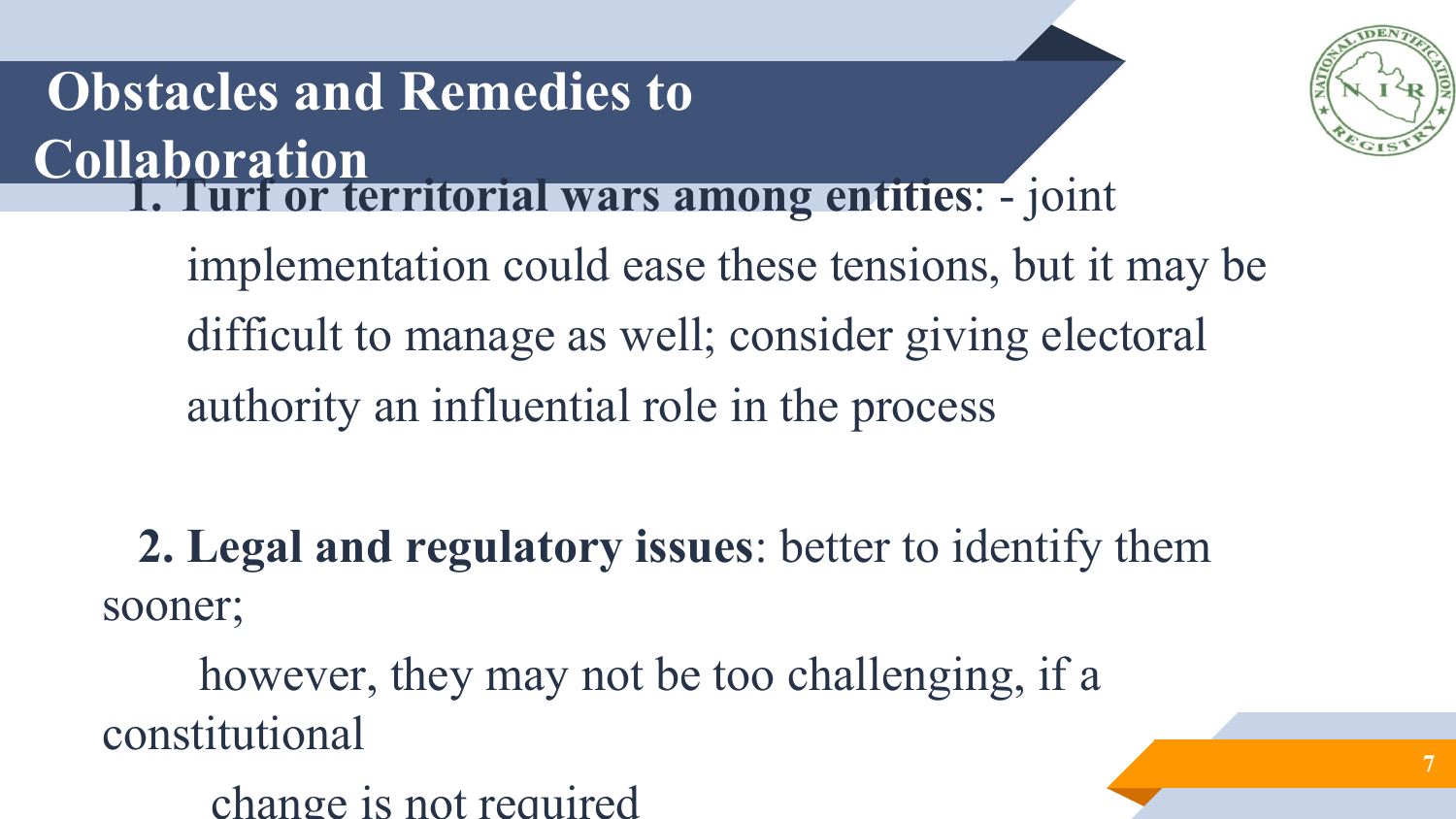# **Obstacles and Remedies to Collaboration (2)**

list



#### **3. Fear that civil registry authorities will manipulate voters roll**:

- not quite founded as electoral frauds can happen across the full electoral spectrum; haven't electoral authorities too been accused of manipulating voters rolls? The key here is to implement strong electoral systems.
- All parties/stakeholders have a duty to be vigilant, and they should always be
- This is becoming the most popular approach in generating voters rolls today
- Electoral authorities can do biometric verification of data provided by the ID authority, a policy that could discourage those who wish to manipulate the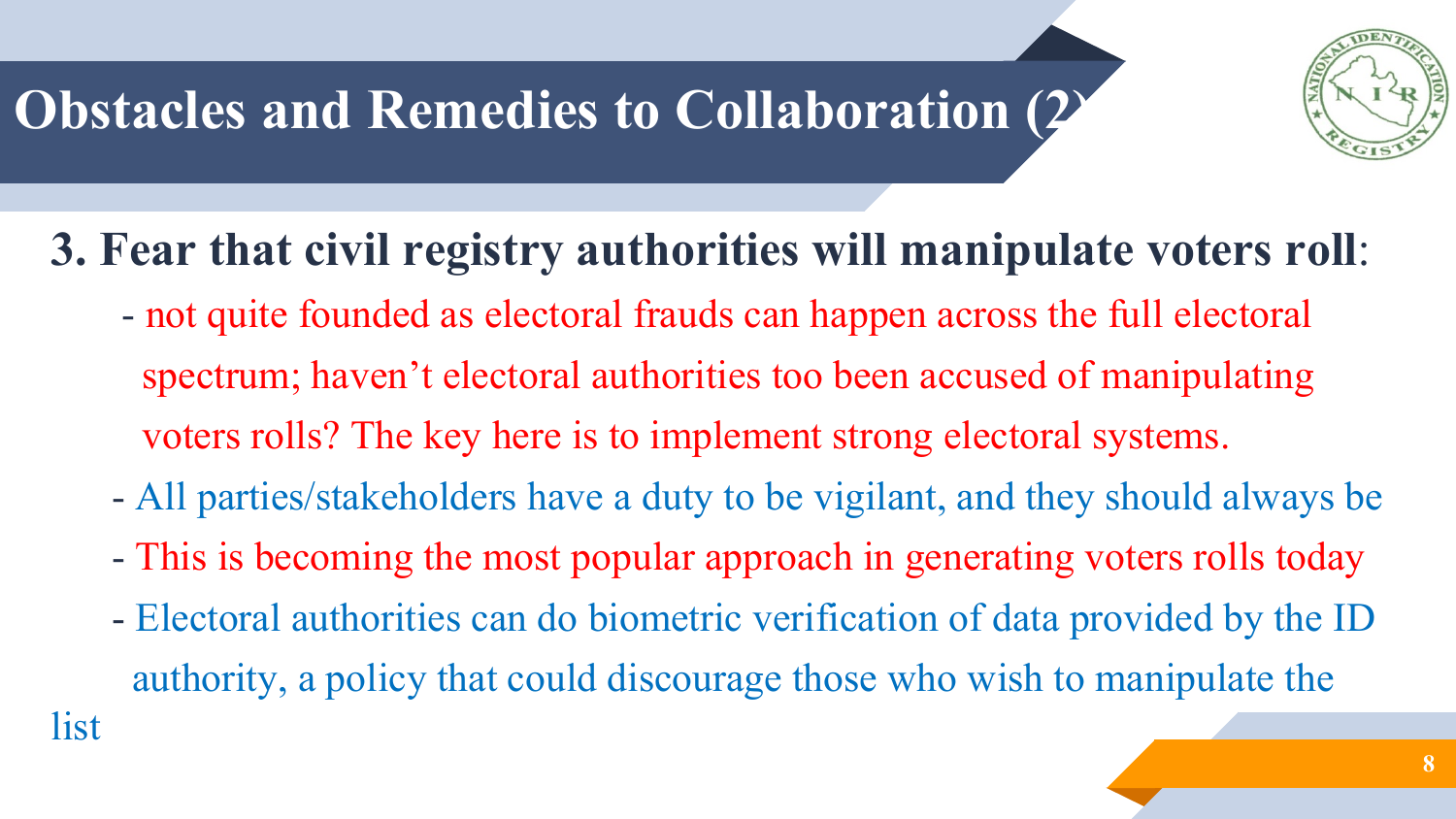# **Why Foundational IDs Generate Better Voter Rolls**



#### **Using Functional ID**

- **1. Preventing manipulation of VR** 
	- Difficult because registration starts at voting age

#### **2. Creating an ever-ready VR**

**–** not possible because registration excludes people below voting age

## **Using Foundational ID**

- **1. Preventing manipulation of the VR**
	- Quite easier because registration starts at birth and covers all ages

#### **2. Creating an ever-ready VR**

– Quite possible because registration

covers all **9**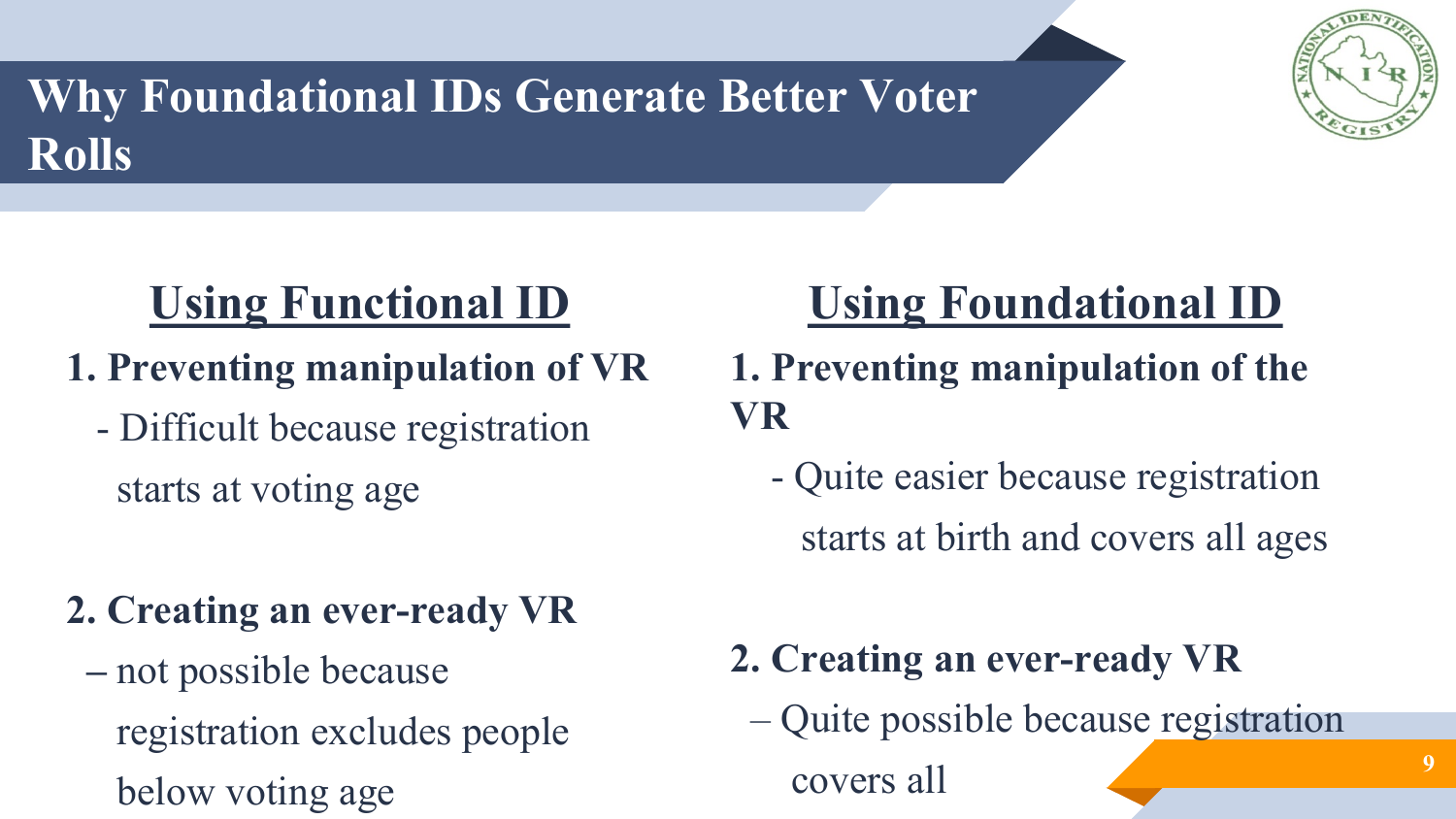#### **Why Foundational IDs Generate Better Voter Rolls**



#### **Using Functional ID**

- **3. Long-term cost for Elections**
- Increases with repeat voter registrations
- **4. Global Acceptance**

**(2)**

- Many countries seem to be moving away from this approach

# **Using Foundational ID**

- **3. Long-term cost for Elections**
	- significant savings due to no new 'voter registrations'
- **4. Global Acceptance**
	- Becoming a global standard for creating voter rolls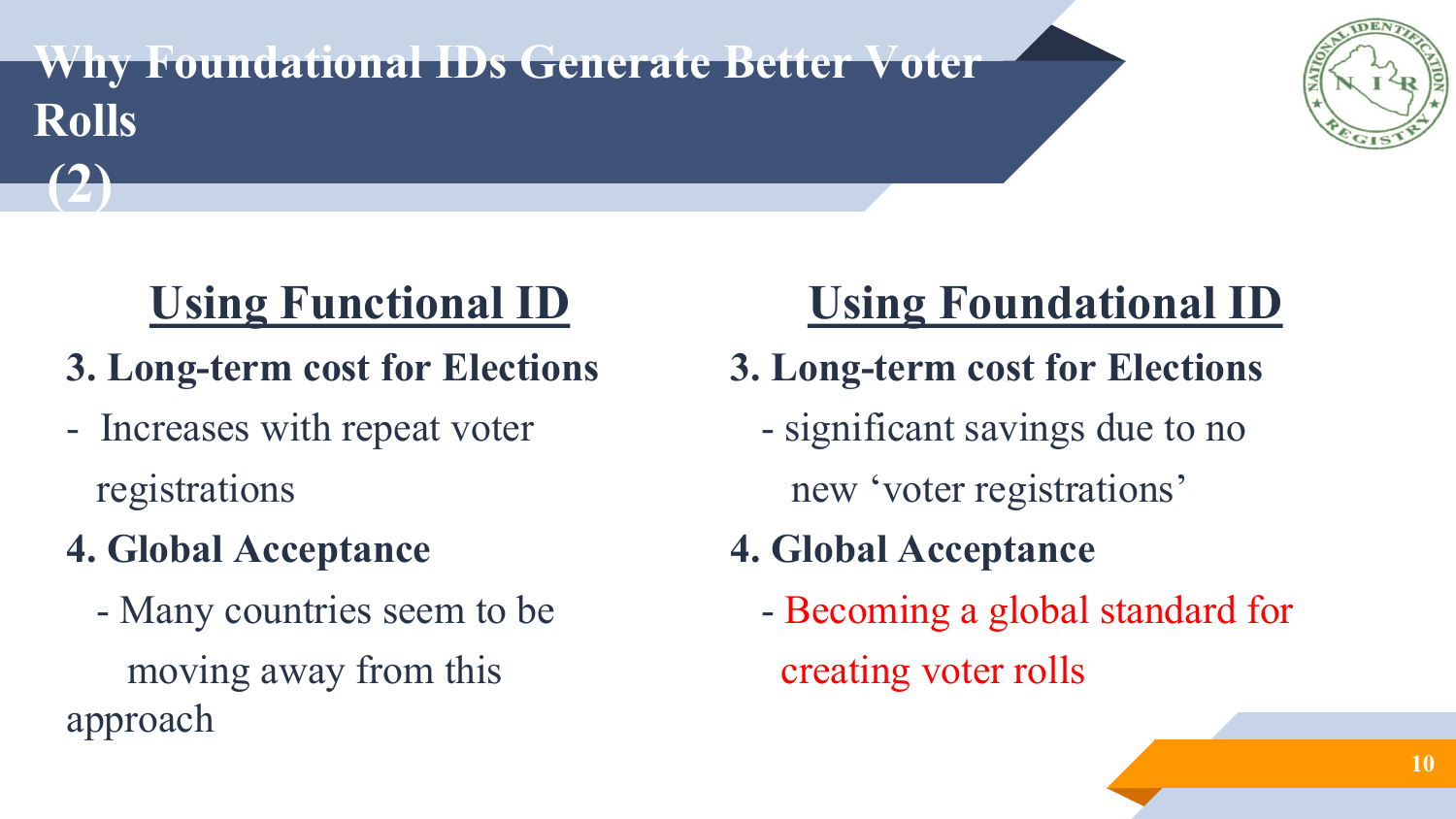# **Statements from ID4Africa Community Members**



- At our 2016 meeting in Kigali, Zetes, a leading biometric ID solution provider and one of the pioneers for biometric voter IDs in Africa announced that it believes voter-specific biometric ID solutions are not optimal.
	- This year ID4D is reporting that South Africa, our distinguished host, has saved about USD313.7 million over three electoral cycles, by deriving her voter roll from the population register.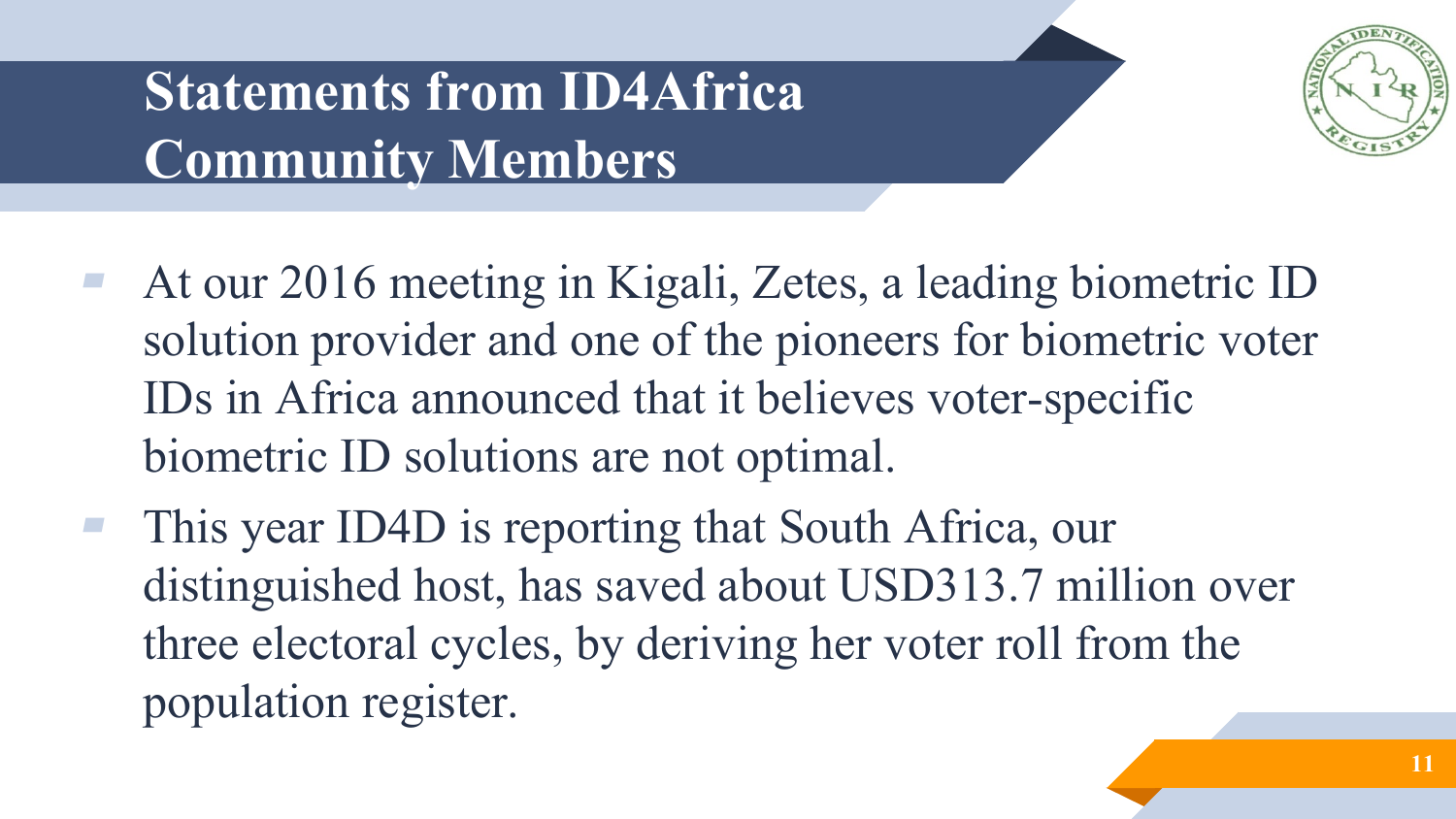

# **Conclusions**

- In addition to harmonization, collaboration among ID authorities, especially civil and electoral, offer huge opportunities for resource mobilization in building ID ecosystems
- Collaboration between electoral and ID authorities should be encourage because elections have leverage
- There will be obstacles, but none seems insurmountable
- Using foundational IDs to generate the voter roll is becoming the most widely adopted approach today.